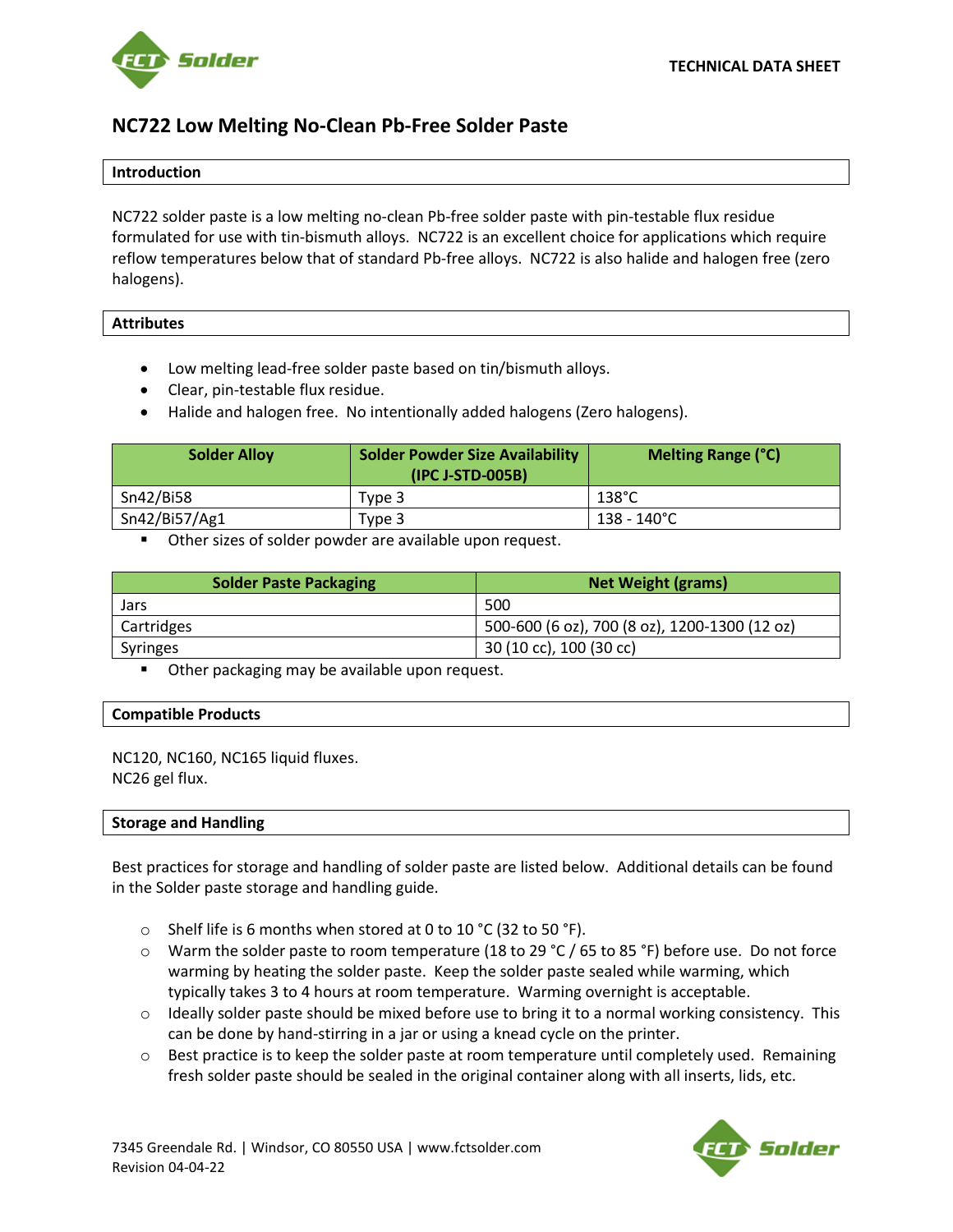

- $\circ$  If solder paste is removed from the printer and stored, it is recommended to store it in a separate container from the fresh solder paste. The container should be sealed with all inserts, lids, etc.
- $\circ$  Once solder paste is applied to the circuit board, the best practice is to reflow the solder paste as soon as possible. It is acceptable to reflow within approximately 4 hours.

The print and reflow process parameters shown below are simply guidelines. The optimal parameters may be different based upon your equipment, circuit boards, components, and process.

| <b>Print Parameter</b>           | <b>Guideline</b>                  | <b>Notes</b>                   |
|----------------------------------|-----------------------------------|--------------------------------|
| Solder paste bead size           | 1.0 to 2.5 cm (0.40 to 1.0 in)    | Add solder paste regularly to  |
|                                  |                                   | maintain the bead size.        |
| Squeegee blade                   | Stainless steel. 60° from         | Other blade angles and         |
|                                  | horizontal. 45° for pin in paste. | materials are usable.          |
| <b>Stencils</b>                  | Fine grain laser cut stainless    | All types of commercially      |
|                                  | steel                             | available stencils are usable. |
| Print speed                      | 20 to 200 mm/sec (0.8 to 8.0      | Increased speeds may require   |
|                                  | in/sec)                           | higher blade pressures.        |
| Pressure / blade length          | 0.18 to 0.54 kg/cm (1.0 to 3.0    | Set to the minimum required to |
| (increase with increasing speed) | $\frac{1}{5}$                     | scrape the stencil clean.      |
| Separation speed                 | 0.5 to 10.0 mm/sec                | Higher separation speeds may   |
|                                  |                                   | improve solder paste release.  |
| Underside stencil cleaning       | Wet / vacuum / vacuum cycle       | Clean more frequently to       |
|                                  | every 1-20 prints                 | reduce the risk of bridging.   |
| Stencil life                     | 4 hours at 18-29 °C (65-85 °F)    | Stencil life may be shorter    |
|                                  | and 30-70% RH.                    | outside of these conditions.   |

▪ Higher blade pressures will increase stencil and blade wear and can lead to "scooping" and other print defects.

■ Underside stencil cleaning is best accomplished with commercial cleaners and high-quality wipe materials. Nano-coated stencils can be used to reduce the frequency of underside cleaning.

| <b>Reflow Parameter</b> | <b>Guideline</b>                | <b>Notes</b>                     |
|-------------------------|---------------------------------|----------------------------------|
| Profile length          | 2.5 to 4.0 min (150 to 240 sec) | Profile length is dependent      |
| (25 °C to peak)         |                                 | upon the PCBA and process.       |
| Heating ramp rate       | 1.0 to 3.0 °C/sec               | Lower ramp rates tend to         |
|                         |                                 | equalize reflow temperatures.    |
| Preheat / soak time     | 20 to 60 sec                    | Linear profiles are a good       |
| $(90 - 120 °C)$         |                                 | starting place but may not work  |
|                         |                                 | for all PCBAs.                   |
| Peak temperature        | 155 to 170 °C                   | 15 to 30 °C above liquidus for   |
|                         |                                 | other solder alloys.             |
| Reflow time             | 30 to 90 sec                    | Time above the liquidus point of |
| (time above liquidus)   |                                 | the solder alloy used.           |

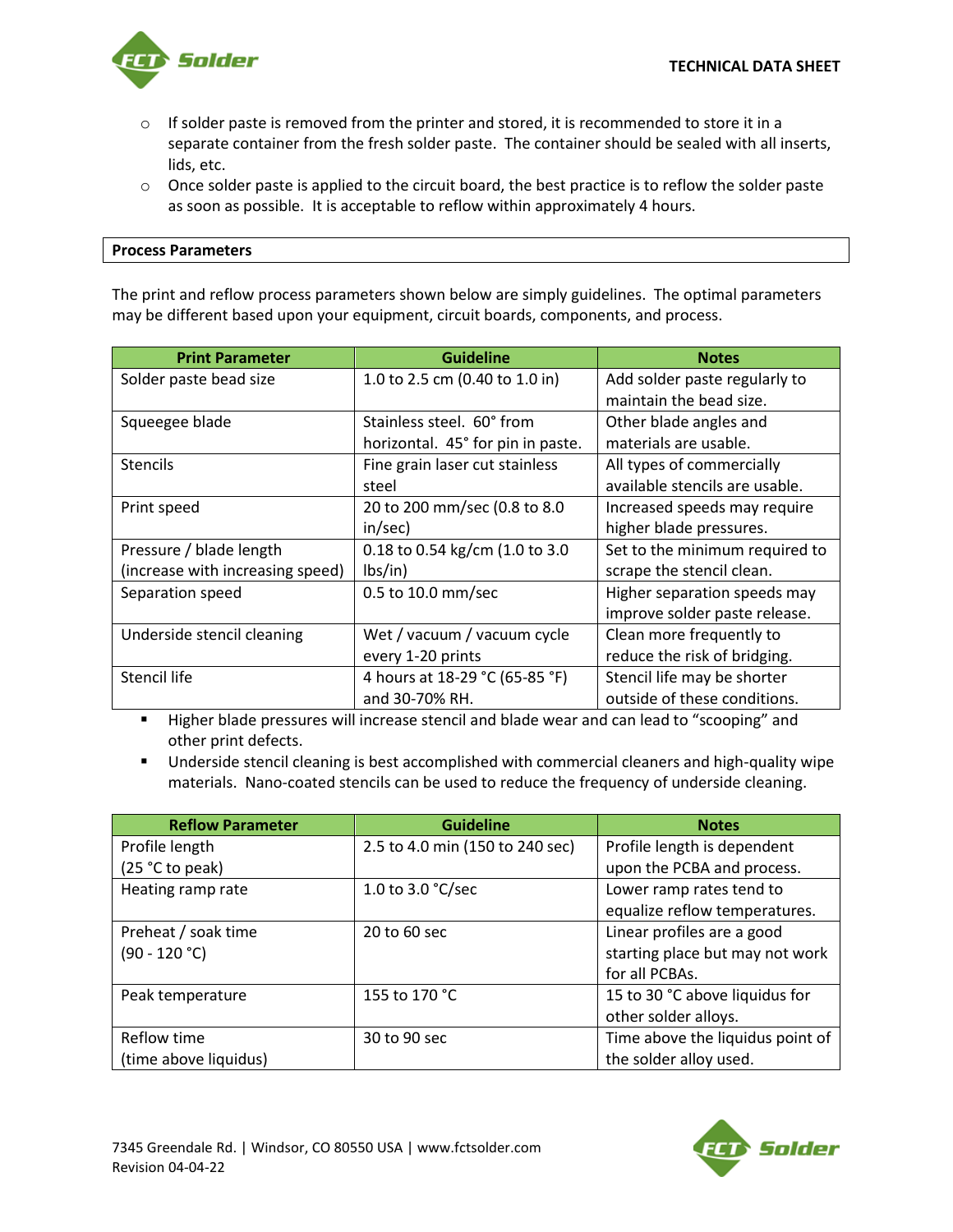



| Cooling ramp rate | 1.0 to 6.0 $\degree$ C/sec | Higher cooling rates may refine |
|-------------------|----------------------------|---------------------------------|
|                   |                            | the grain structure.            |

An example reflow profile graph is shown below.



Sn/Bi alloys should not be mixed with lead (Pb) bearing metals. If Pb is mixed with Sn and Bi, then a very low melting (approx. 95 °C) intermetallic compound can form. This very low melting Sn/Bi/Pb compound may cause solder joint failure due to heating during operation of the electronics.

## **Cleaning**

Raw solder paste can be removed from the stencil, squeegee blades, and circuit boards using a variety of commercial cleaners. Isopropyl alcohol (IPA) can also be used.

After reflow, no-clean solder paste residues are designed to be "safe" and do not need to be removed from the circuit board. If removal of the flux residues is desired, then a commercial cleaning agent should be used. Several common cleaning agents have been tested and found to be effective. Please contact your cleaning chemical supplier for details.

## **Safety**

Wear chemically resistant gloves when handling solder paste. Avoid breathing fumes, especially during reflow of the solder paste. Follow the guidelines detailed in the Safety Data Sheet (SDS).

| <b>J-STD-004C Flux Standard</b>     | <b>Test Method</b>     | <b>Result</b>       |
|-------------------------------------|------------------------|---------------------|
| J-STD-004C classification           | J-STD-004C methods     | ROL <sub>0</sub>    |
| Halide ion content (Br, Cl, F, I)   | IPC 2.3.28.1           | 0.0 % wt            |
| Halogen content (Br and Cl)         | EN 14582, IPC 2.3.28.1 | 0.0 % wt            |
| Halide by silver chromate           | <b>IPC 2.3.33</b>      | No halides detected |
| Fluoride by spot test               | IPC 2.3.35.1           | None detected       |
| Copper mirror                       | <b>IPC 2.3.32</b>      | Low activity        |
| Copper corrosion                    | IPC 2.6.15             | No corrosion        |
| Surface Insulation Resistance (SIR) | IPC 2.6.3.7            | Pass                |